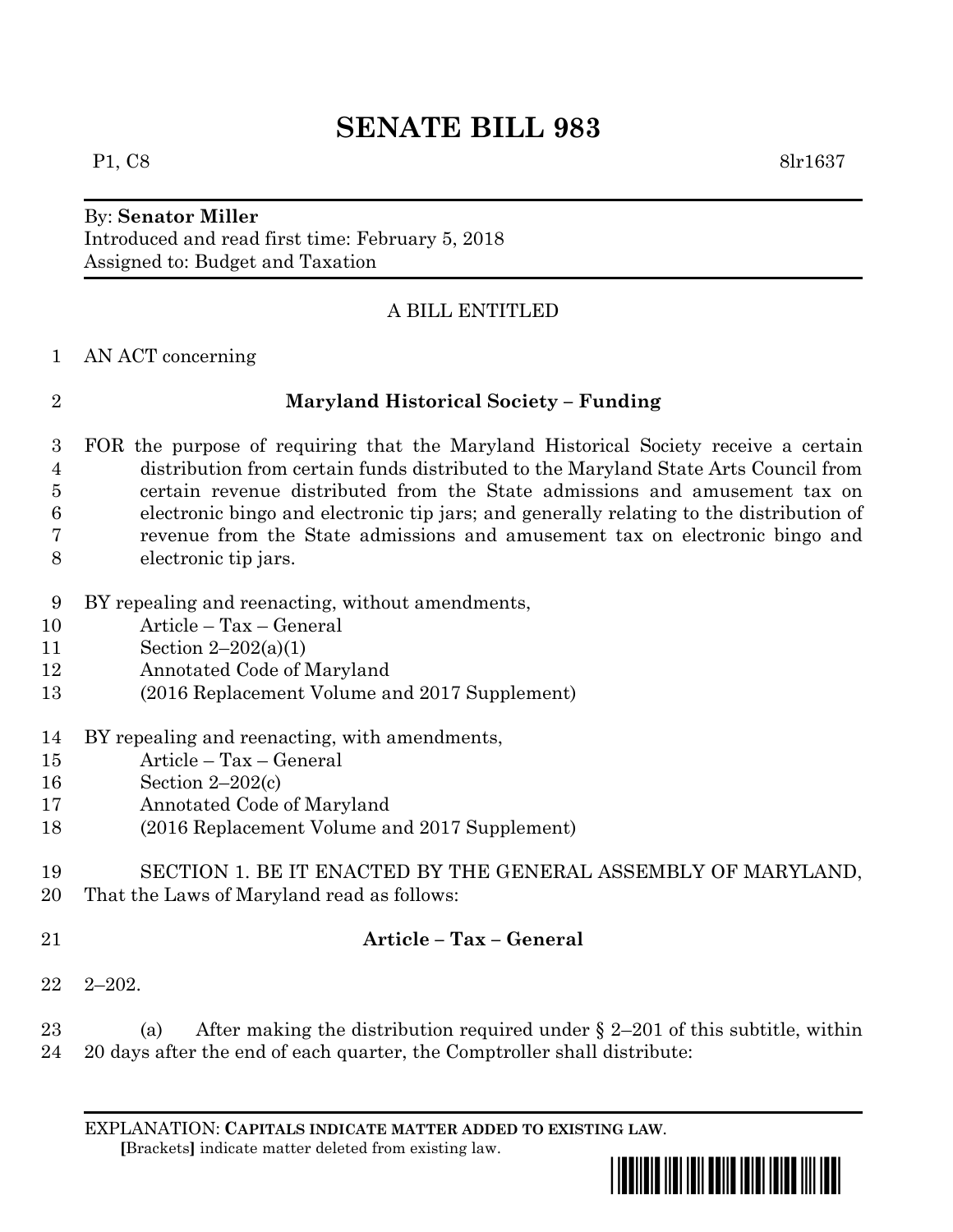### **SENATE BILL 983**

 (1) except as provided in subsections (b) and (c) of this section, from the revenue from the State admissions and amusement tax on electronic bingo and electronic 3 tip jars under  $\S$  4–102(e) of this article: (i) 1. for fiscal years 2016 through 2021, the revenue attributable to a tax rate of 20% to the Maryland E–Novation Initiative Fund under § 6–604 of the Economic Development Article; and 2. in fiscal year 2022 and in each fiscal year thereafter, the revenue attributable to a tax rate of 20% to the General Fund of the State; and (ii) 1. for fiscal year 2018, the revenue attributable to a tax rate of 5% as follows: 11 A. to the Special Fund for Preservation of Cultural Arts in Maryland, as provided in § 4–801 of the Economic Development Article, up to an aggregate amount of \$1,000,000 in each fiscal year; and 14 B. the remainder to the Maryland State Arts Council, as provided in § 4–512 of the Economic Development Article; 2. for fiscal years 2019 through 2021, the revenue attributable to a tax rate of 5% as follows: 18 A. to the Maryland State Arts Council, as provided in § 4–512 of the Economic Development Article, \$1,000,000 in each fiscal year; and B. the remainder to the Special Fund for Preservation of Cultural Arts in Maryland, as provided in § 4–801 of the Economic Development Article; and 23 3. in fiscal year 2022 and in each fiscal year thereafter, the revenue attributable to a tax rate of 5% to the Special Fund for Preservation of Cultural Arts in Maryland, as provided in § 4–801 of the Economic Development Article; and (c) From the revenue attributable to a tax rate of 5% to be distributed to the Special Fund for Preservation of Cultural Arts in Maryland or the Maryland State Arts Council under subsection (a)(1)(ii) of this section, the Comptroller shall distribute**[**,**]: (1)** for fiscal year 2019 and each fiscal year thereafter, \$250,000 to the Arts Council of Anne Arundel County**; AND (2) FOR FISCAL YEAR 2020 AND EACH FISCAL YEAR THEREAFTER, \$250,000 TO THE MARYLAND HISTORICAL SOCIETY**.